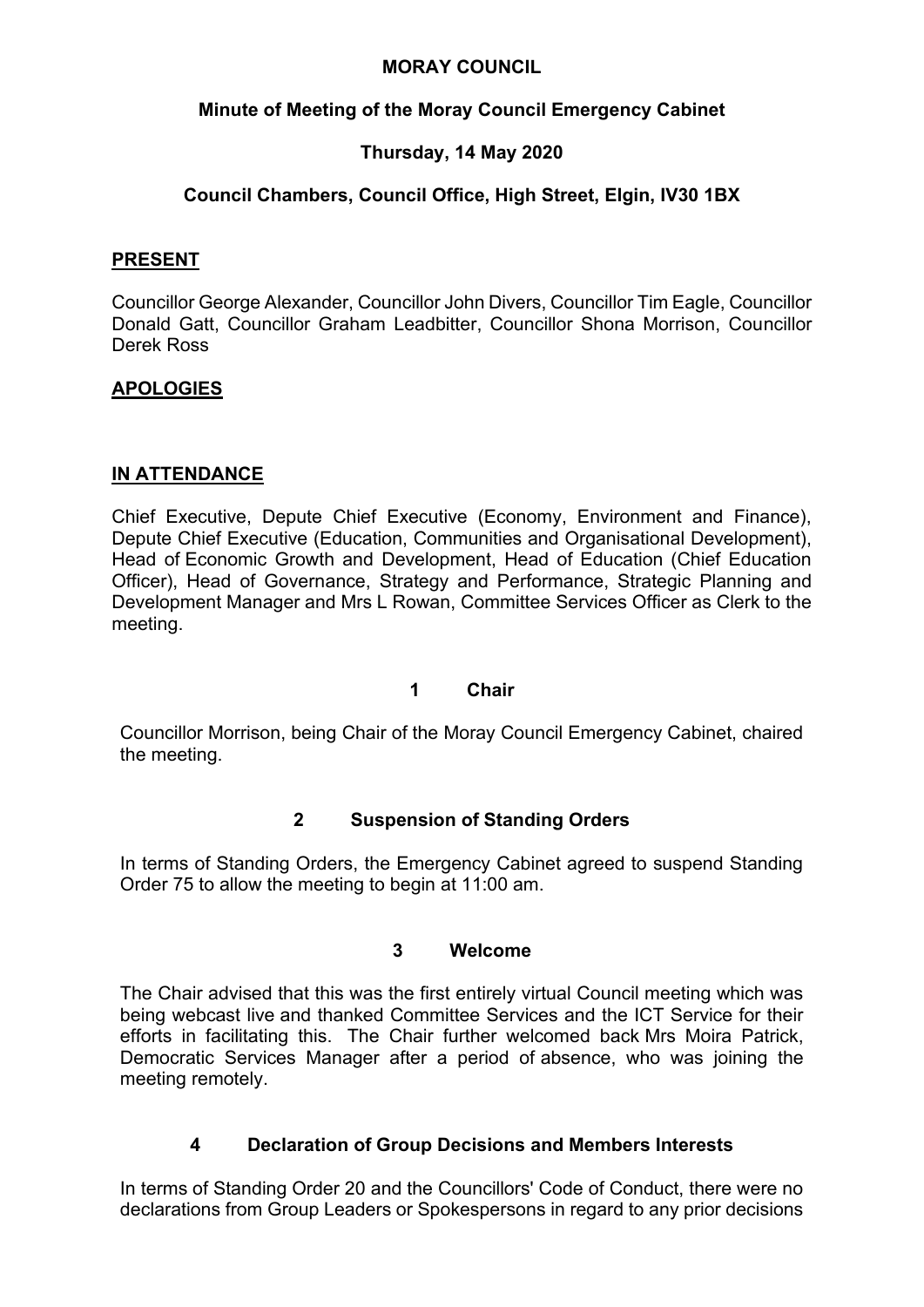taken on how members will vote on any item on the agenda or any declarations of Member's interests in respect of any item on the agenda.

## **5 Minute of meeting on 23 April 2020**

The minute of the meeting of the Moray Council Emergency Cabinet dated 23 April 2020 was submitted and approved.

# **6 Developer Obligations Supplementary Guidance Report**

Councillors Morrison, Alexander, Brown, Divers, Edwards, R McLean and Taylor took part in the consideration of this item.

Under reference to paragraph 12 of the minute of the meeting of the Planning and Regulatory Services Committee dated 10 December 2020, a report by the Depute Chief Executive (Economy, Environment and Finance) summarised the representations received to the consultation on the updated Developer Obligations Supplementary Guidance and asked the Emergency Cabinet to approve the responses provided to these and to delegate authority to the Head of Economic Growth and Development to finalise the Guidance for submission to the Scottish Government.

Following consideration, the Emergency Cabinet agreed:

- i. to note the representations received to the updated Developer Obligations Supplementary Guidance consultation;
- ii. the responses provided to the representations, as set out in Appendix 1 of the report;
- iii. the updated Supplementary Guidance as set out in Appendix 2 of the report;
- iv. to note the tested pupil product ratios and evidence base for NHS Grampian provided in Appendices 3 and 4 of the report;
- v. to delegate authority to the Head of Economic Growth & Development to finalise the Supplementary Guidance in accordance with Section 4 and responses in Appendix 1 of the report; and
- vi. that the updated Supplementary Guidance is submitted to the Scottish Government and, upon approval, forms part of the statutory Moray Local Development Plan (MLDP) 2020 when adopted.

### **7 Devolved School Management Report**

Councillors Morrison, Alexander, Divers, Eagle, Gatt, Ross and Warren took part in the consideration of this item.

A report by the Depute Chief Executive (Education, Communities and Organisational Development) updated the Emergency Cabinet on changes to the local Devolved School Management (DSM) scheme to date.

During discussion, it was recognised that Head Teachers are under considerable pressure and that whilst it was welcomed that Head Teachers would only be class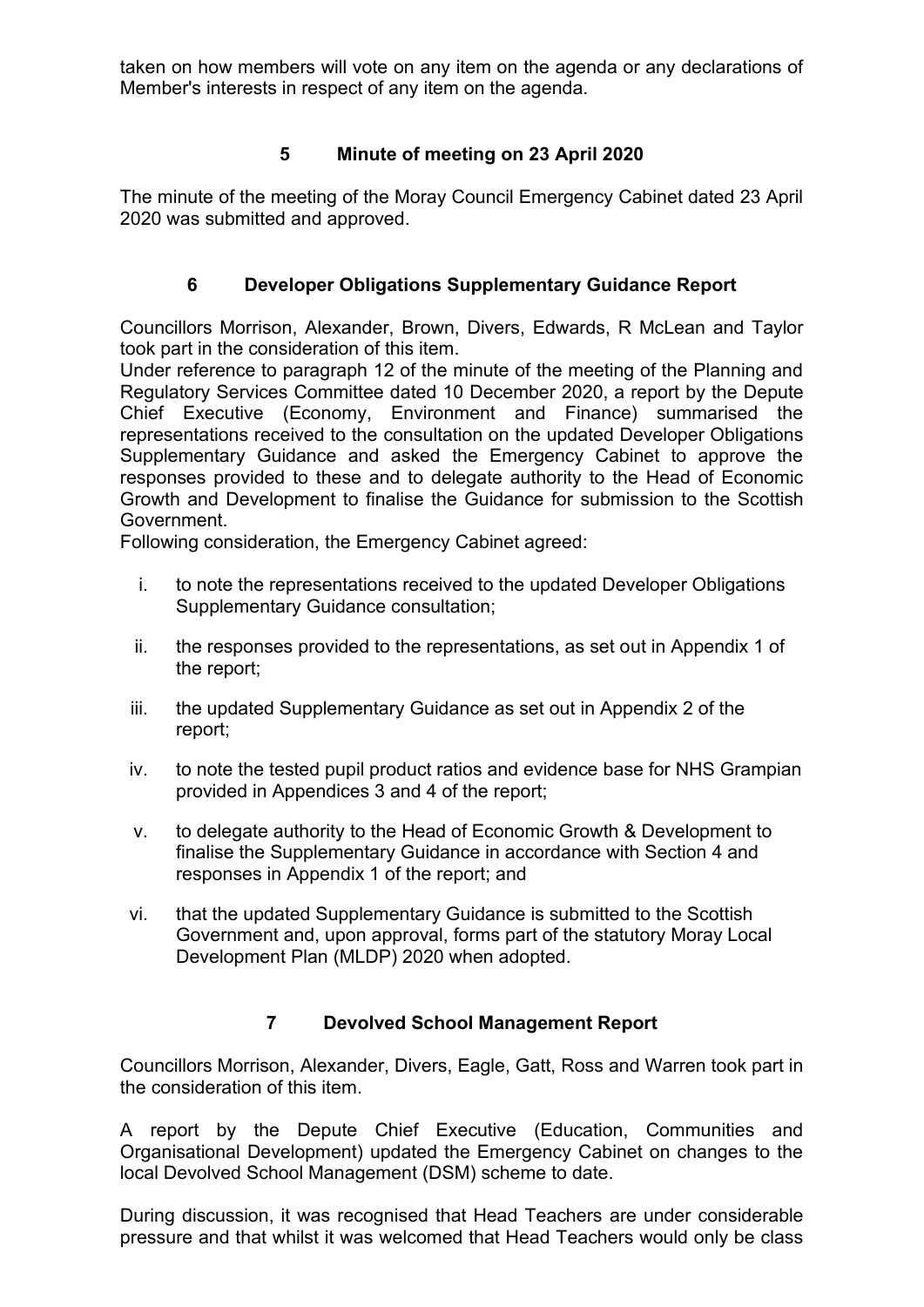room committed for school rolls up to 119, which was a reduction from 144, 119 was still considered to be a high number and may not fully relieve this pressure. It was also noted that Principal Teachers would be employed for primary schools where the roll is above 120 however that management time would not be included in these posts and it was queried whether management time could be allocated.

In response, the Head of Education advised that management time was not included in these posts due to cost however, if management time is required, then Head Teachers can choose to provide this from their devolved budget.

During further discussion reference was made to the Corporate Plan and how education is a priority of the Council and Councillor Warren, Chair of the Children and Young Peoples Committee and the Head of Education give were asked to give consideration to the provision of management time for Principal Teachers in the future. This was agreed.

The Emergency Cabinet joined the Chair in commending the work of the Education Service during the challenging situation associated with the Covid-19 pandemic and thereafter agreed:

- i. to note that the DSM scheme has been updated to reflect budgetary decisions from 2014;
- ii. the new primary school management formulae for
	- a) schools with no enhanced provision b) schools with an enhanced provision
- iii. to note that the primary school management formulae for paired schools remains unchanged;
- iv. to instruct officers to implement the changes from August 2020; and
- v. that Councillor Warren, Chair of the Children and Young People's Committee and the Head of Education give consideration to the provision of management time for Principal Teachers in the future.

#### **8 Question Time**

With regard to the Recycling Service, Councillor Eagle welcomed the reinstatement of kerbside recycling for paper and plastics however sought an update as to when the glass kerbside recycling would restart.

In response, the Depute Chief Executive (Economy, Environment and Finance) advised that the Head of Environmental and Commercial Services and his team continued to work on ways to restore the glass recycling service however this is linked to recycling centres where there are issues around manpower and the logistics of ensuring a safe working environment by ensuring appropriate social distancing measures which are currently being assessed.

Councillor Eagle welcomed this information and stated that, although recycling services are reduced, fly tipping is not acceptable urged the public not to do this.